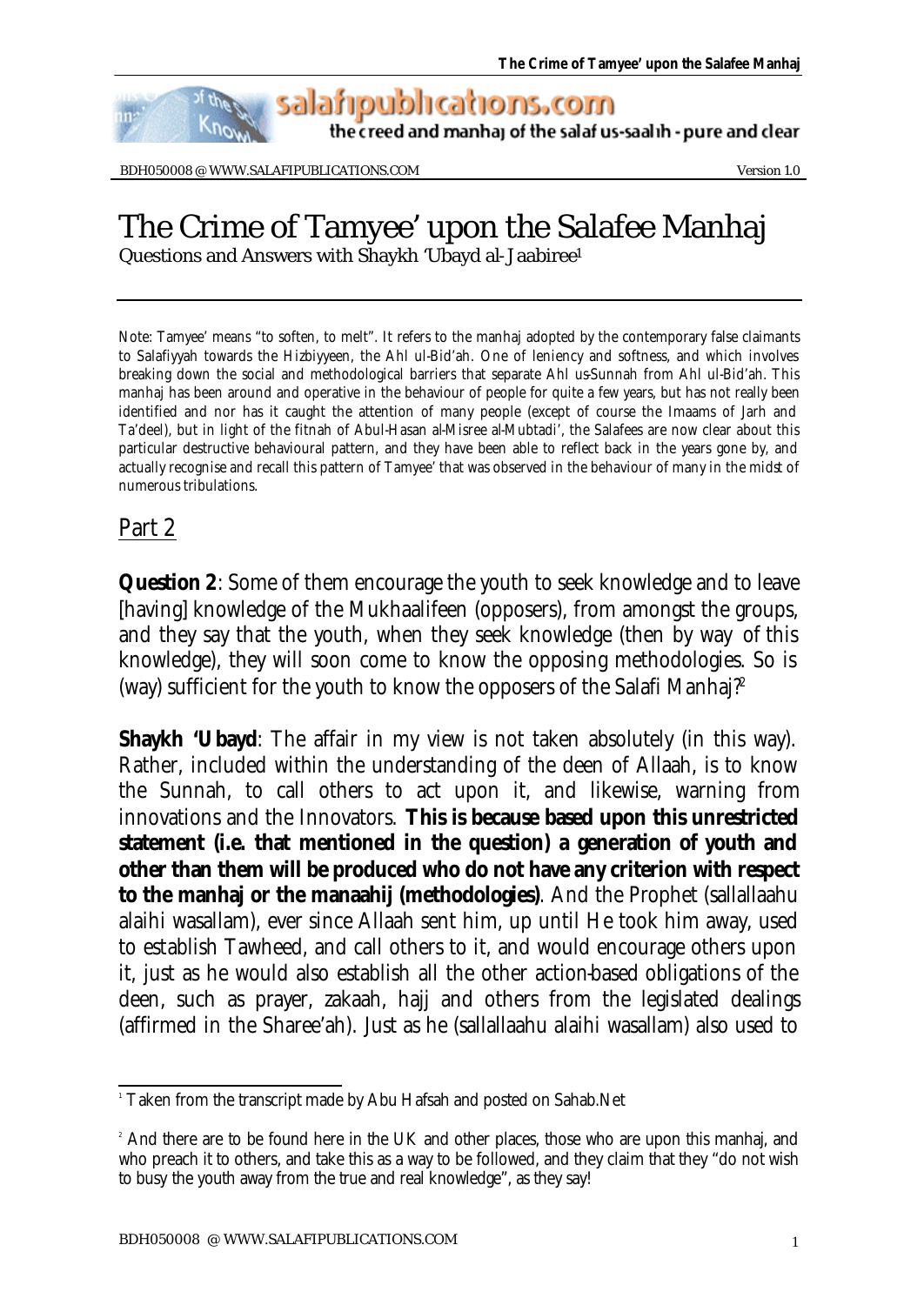warn from Shirk, and all the sins and innovations and newly invented matters. And there is a good model (of behaviour) in this, **and this is the true manhaj**.

And amongst what has been preserved from him (sallallaahu alaihi wasallam) by way of sound reports is the hadeeth of Abdur-Rahmaan bin Abd Rabb il-Ka'bah, from Abdullaah bin Amar (radiallahu anhumaa), that the Messenger of Allaah (sallallaahu alaihi wasallam) said, "There was never any Prophet before me except that it was a duty upon him to direct his Ummah to all the good that he knew andto warn them from all the evil that he knew". And also in the hadeeth of splitting, which is authentic and is fit to be used for evidence in the view of Ahl us-Sunnah. He (sallallaahu alaihi wasallam) said, "This Ummah will split into seventy-three sects, all of them are in the Fire except for one." They said, "Which one O Messenger of Allaah", and he replied, "The Jamaa'ah", and Ibn Mas'ood explained this, "The Jamaa'ah is whatever agrees with the truth, even if you are alone". And in another weak narration, but some of the people of knowledge have authenticated it by way of other supporting witnesses, is when they said, "Which one O Messenger of Allaah", and he replied, "Whoever is upon what I and my companions are upon". And his warning from the Dajjaal is also authentically related from him (sallallaahu alaihi wasallam), [his warning being] to such an extent that one of them would say, "We used to certainly think that he was amongst the date-palm trees (meaning in Madinah)". And he also warned from the Khawaarij and ordered that they be fought and killed. And he also promised a reward for this, and he does not make a promise except that it originates from Allaah, the Blessed and Exalted. And the Messenger (sallallaahu alaihi wasallam) also warned from the Qadariyyah, and named them the "Majoos of this Ummah", and he also warned from the Raafidah, when he said, "A people will arise who have name, they will be called "Raafidah", so when you meet them, then fight them, for they are Mushriks".

So he (sallallaahu alaihi wasallam) warned from these sects, yet they had not arisen during this time. The Prophet (sallallaahu alaihi wasallam) did not see them, and he warned from sins, and he did not even see those who committed them, so he (sallallaahu alaihi wasallam) said, "There are two groups of the inhabitants of the Fire, that I have not yet seen: A people who have whips like the tails of cows, and women who have clothes but appear naked and will twist their shoulders delicately and walk with waving motions, their heads will appear like the humps of wedling she-camels…", to the end of the hadeeth.

So from all of this you will become certain that this statement (mentioned in the question) is not correct. Rather, the teacher teaches his student the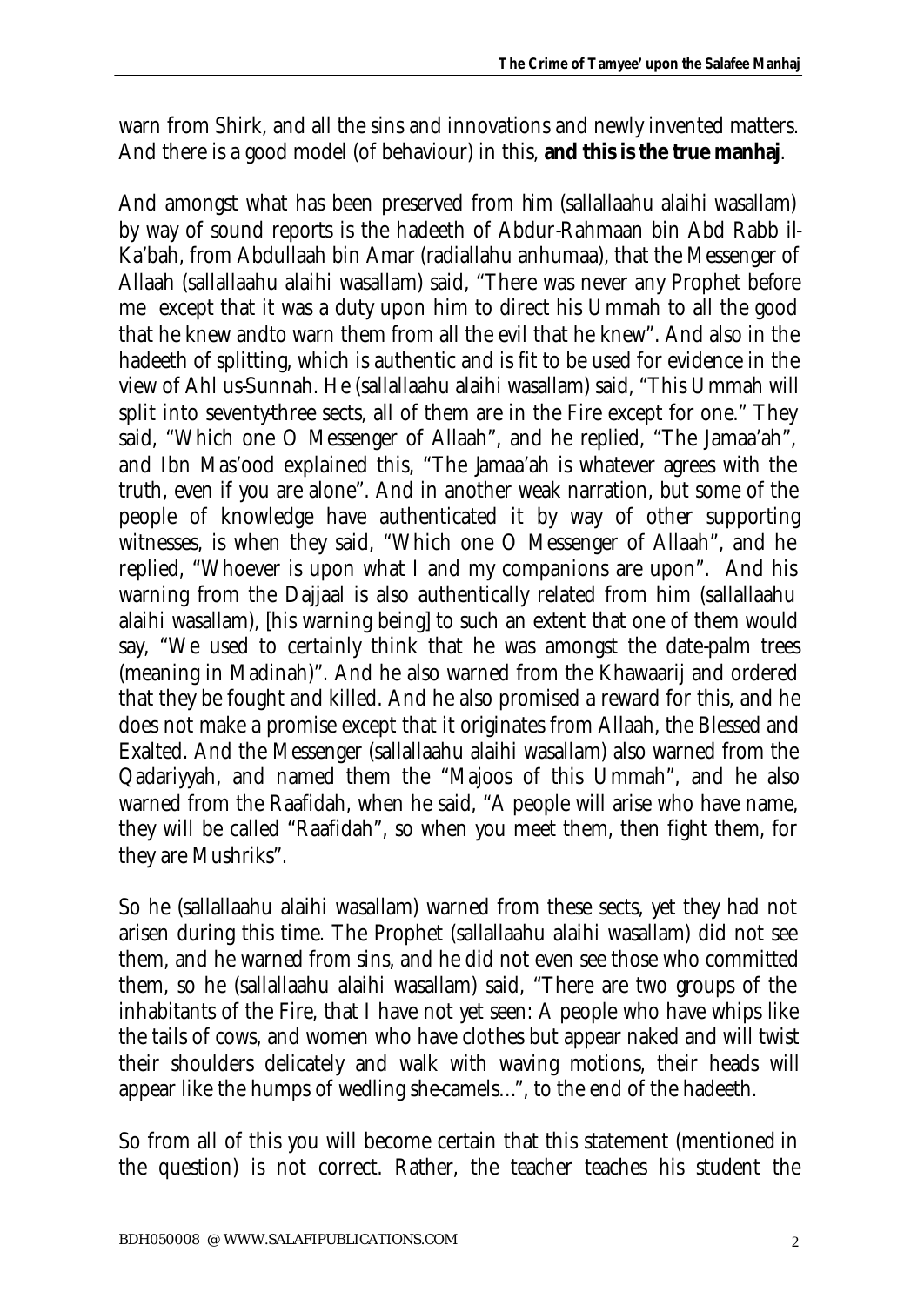Sunnah, he teaches him Tawheed, and all of the action-based obligations of the deen, and the rulings of the Sharee'ah in worship and in dealings, just as he also warns from all forms of disobedience, and the greatest of them is Shirk, and likewise he warns from innovations and newly-invented matters. However, sometimes the Scholar might expect something from his student, when he is just a beginner. He might desire to make him memorise some of the texts, and make him establish certain affairs. So he should not say this (statement) and nor should he wait (till he has done that). Rather, in accordance with what the prevailing benefit requires, in accordance with what the affair requires. And the field today resounds thunderously with innovations, newly-invented matters, excesses and desire, and the people of deviation enter into every house. So it is obligatory for those who are sincere advisers to the Ummah that they explain the truth to the people along with its evidence, and that they should incite and encourage them upon it, and that they should also explain the innovations, the newly-invented matters and to warn from them.

This is because the field today is decayed, rotten, spoiled. And [yet] there is to be found within it, and to Allaah belongs praise, much of the truth, and the people of the truth do not cease (to exist), and they have awe (held towards them), and they have onslaughts (made upon them) and excursions, and they also have their authority and strength. However alongside all of this, the field is resounding with the rotten statements and actions.

So if the people were left like this, which is what is apparent from this statement (i.e. mentioned in the question), then the matter will become confusing upon them, and so the Sunnah will end by the side of Bid'ah and there will be no criterion. So with this, it becomes clear that this absolution (in this statement) is falsehood.

And I say in relation to this, that from the way of Ahl ul-Bid'ah and from their methodology is to make generalisations in statements. So beware of the likes of this statement. And you must adhere to the way of the Salaf us-Saalih, those who took the Prophet (sallallaahu alaihi wasallam) and his companions after him as a guide, model to be followed. And I will mention here what is reported by Abu 'Umar Ibn 'Abdil-Barr in his Tamheed with his chain of narration to Asbagh bin al-Faraj, from Maalik (rahimahullaah) who said, "Wahb bin Kaisaan used to sit with us – or he said he used sit with us or sit by us – and would not stand until he would say, "Know that the latter part of this affair, will not be rectified except what rectified its first part". Asbagh said to Maalik, "What does he intend?" He said, "He means the beginning of the deen, or attaqwaa (piety)"."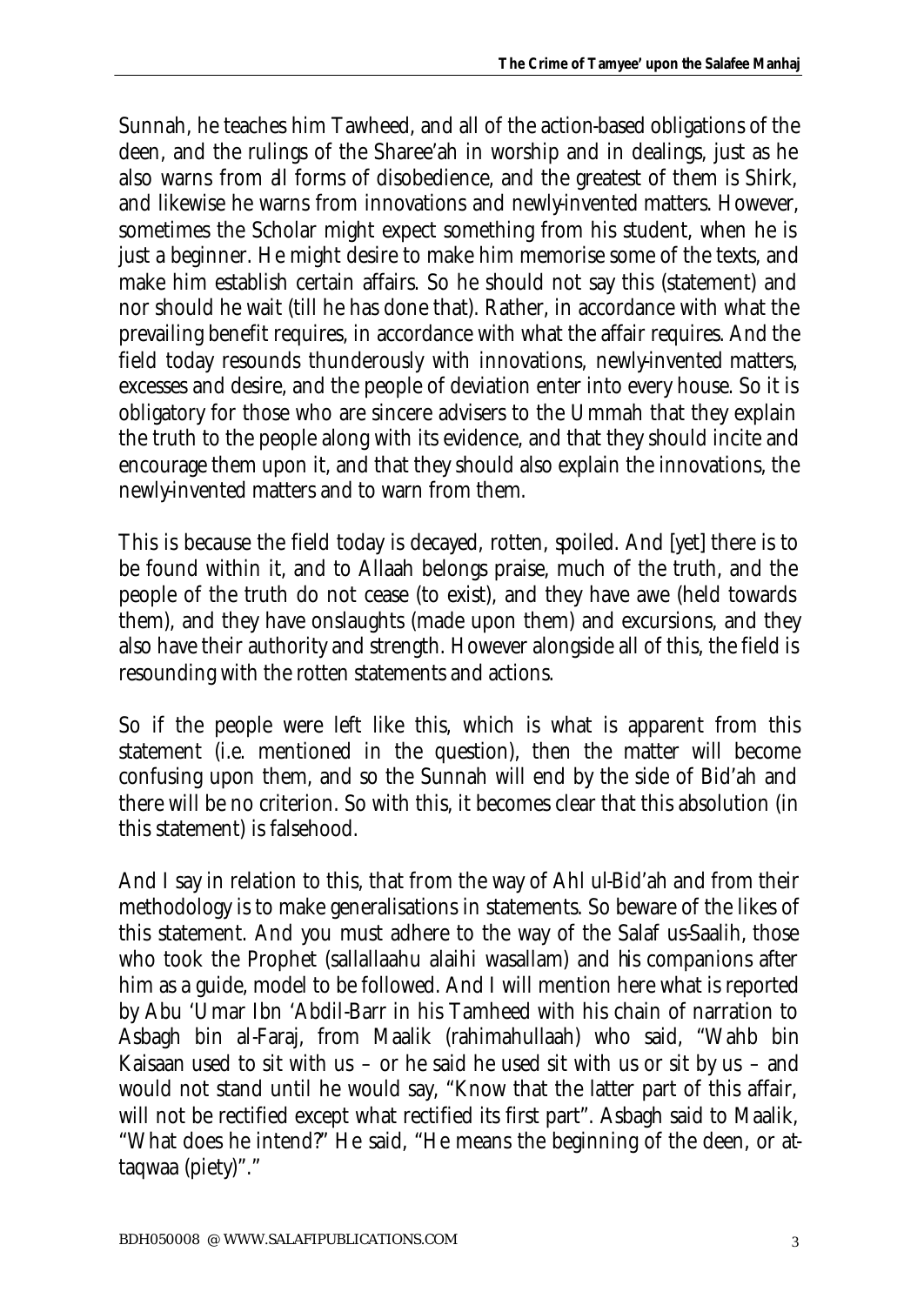**Question 3**: Some of the students of knowledge pose as leaders, and also put themselves forward in some of the occurrences that happen, and in the affairs of knowing men (i.e. what they are upon), and they oppose the Major Scholars, those who have skill in knowing these affairs, using the argument that "We are not obliged to follow anyone". So what is your advice regarding this matter?

**Shaykh 'Ubayd:** It is vital to mention certain matters so that the answer to this statement, or to this behaviour which the question alludes to, is very clear.

**The First:** Reminding with the saying of the Lofty and Majestic, "**When there comes to them some matter touching (public) safety or fear, they make it known (among the people), if only they had referred it to the Messenger or to those charged with authority among them, the proper investigators would have understood it from them (directly). Had it not been for the Grace and Mercy of Allâh upon you, you would have followed Shaitân (Satan), save a few of you**." (An-Nisa 4:83).

So this verse teaches and nurtures the Muslims upon a Sharee'ah principle that is obligatory for them to proceed upon during occurrences, problems and difficult situations. And this principle is to referr the difficulties and the great affairs (that arise and affect the Muslims), those that would even make the gentle, patient person to become bewildered, to refer them to those who are worthy of speaking about them, and in treating these matters. And they are two types of people:

- a) The Messenger (sallallaahu alaihi wasallam), and what is desired now (in our times) is to return to his Sunnah
- b) Those in authority. And the one in authority, with those who are around him, such as those from the Shooraa from the Scholars, and those who are well informed, and also those who well-informed ones are in charge over the affairs of the Muslims with respect to the affairs of legislation and the arrangement of affairs, then they are the ones who can treat these matters that arise.

And it is not for the common people. This will be increased in clarity by what has been reported by Muslim in his Saheeh, "That it was rumoured and spread that the Messenger of Allaah (sallallaahu alaihi wasallam) divorced his wives. 'Umar said, "So I came to the Messenger (sallallaahu alaihi wasallam) and said, "O Messenger of Allaah, have you divorced your wives?" He said, "No". 'Umar